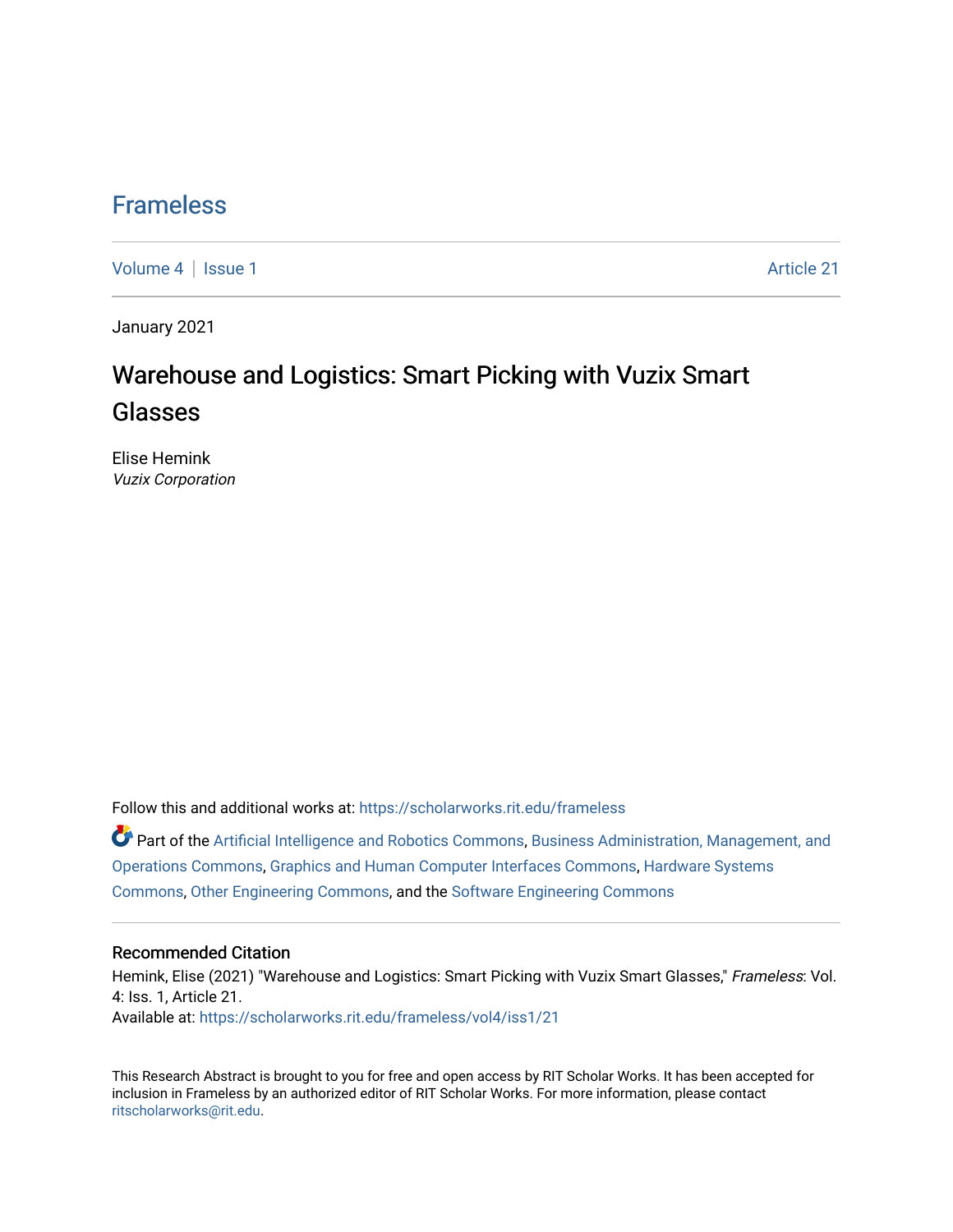# **FRAMELESS**

## **Warehouse and Logistics: Smart Picking with Vuzix Smart Glasses**

**Elise Hemink\*** Vuzix Corporation

**Dawei Liu** Vuzix Corporation

Vuzix is an industry leader in augmented reality (AR) technology. We provide innovative products to an array of industries, a few being defense, security, enterprise, and consumers. Our AR technology provides a perfect balance of engagement in the digital and real worlds thanks to their innovative optics, AI apps and 5G capability.

### **MAIN TOPIC**

A key industry our glasses play in is warehouse logistics. With AR technology, warehouses enjoy a combination of accuracy and human influence for the optimum working environment. Vuzix smart glasses improve warehousing for staff at all levels. Checklists, pick information and video recording allow for errors to be spotted immediately, enabling a higher level of efficiency. Users benefit from carrying less equipment and leaving both hands free.



*Fig. 1. Barcode scanning in a warehouse*



*Fig. 2. Order picking in a warehouse*

One of the biggest use cases in the manufacturing industry is barcode scanning. In short, users can scan barcodes simply by looking at what they want to scan, what's referred to

*<sup>\*</sup>*Corresponding Author, Elise Hemink  *Submitted April 15th, 2022 Accepted April 15th, 2022*

*Published online April 18th, 2022*